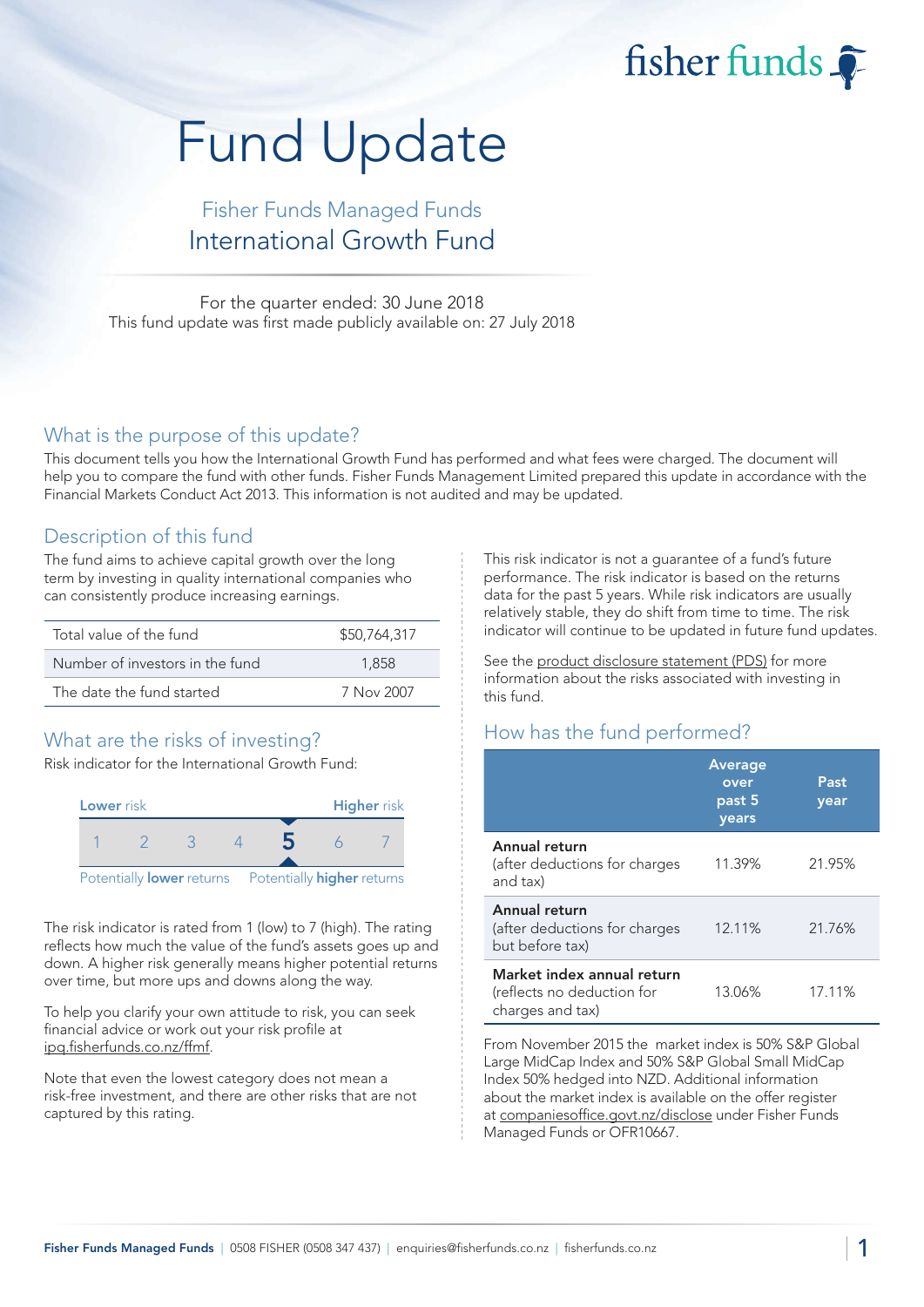

This shows the return after fund charges and tax for each of the last 10 years ending 31 March. The last bar shows the average annual return for the last 10 years, up to 30 June 2018.

Important: This does not tell you how the fund will perform in the future.

Returns in this update are after tax at the highest prescribed investor rate (PIR) of tax for an individual New Zealand resident. Your tax may be lower. The market index return reflects no deduction for charges and tax.

#### What fees are investors charged?

Investors in the International Growth Fund are charged fund charges that include GST. In the year to 31 March 2018 these were:

|                                                | % of net asset value |
|------------------------------------------------|----------------------|
| <b>Total fund charges</b>                      | 3.03%                |
| Which are made up of:                          |                      |
| Total management and<br>administration charges | 3.03%                |
| Including:                                     |                      |
| Manager's basic fee                            | 1.27%                |
| Other management and<br>administration charges | 0.21%                |
| Total performance-based fees <sup>1</sup>      | 1.55%                |

Small differences in fees and charges can have a big impact on your investment over the long term.

#### Example of how this applies to an investor

Katie had \$10,000 in the fund at the start of the year and did not make any further contributions. At the end of the year, Katie received a return after fund charges were deducted of \$2,195 (that is 21.95% of her initial \$10,000). Katie did not pay other charges. This gives Katie a total return after tax of \$2,195 for the year.

### What does the fund invest in?

#### Actual investment mix

This shows the types of assets that the fund invests in.



#### Target investment mix

This shows the mix of assets that the fund generally intends to invest in.